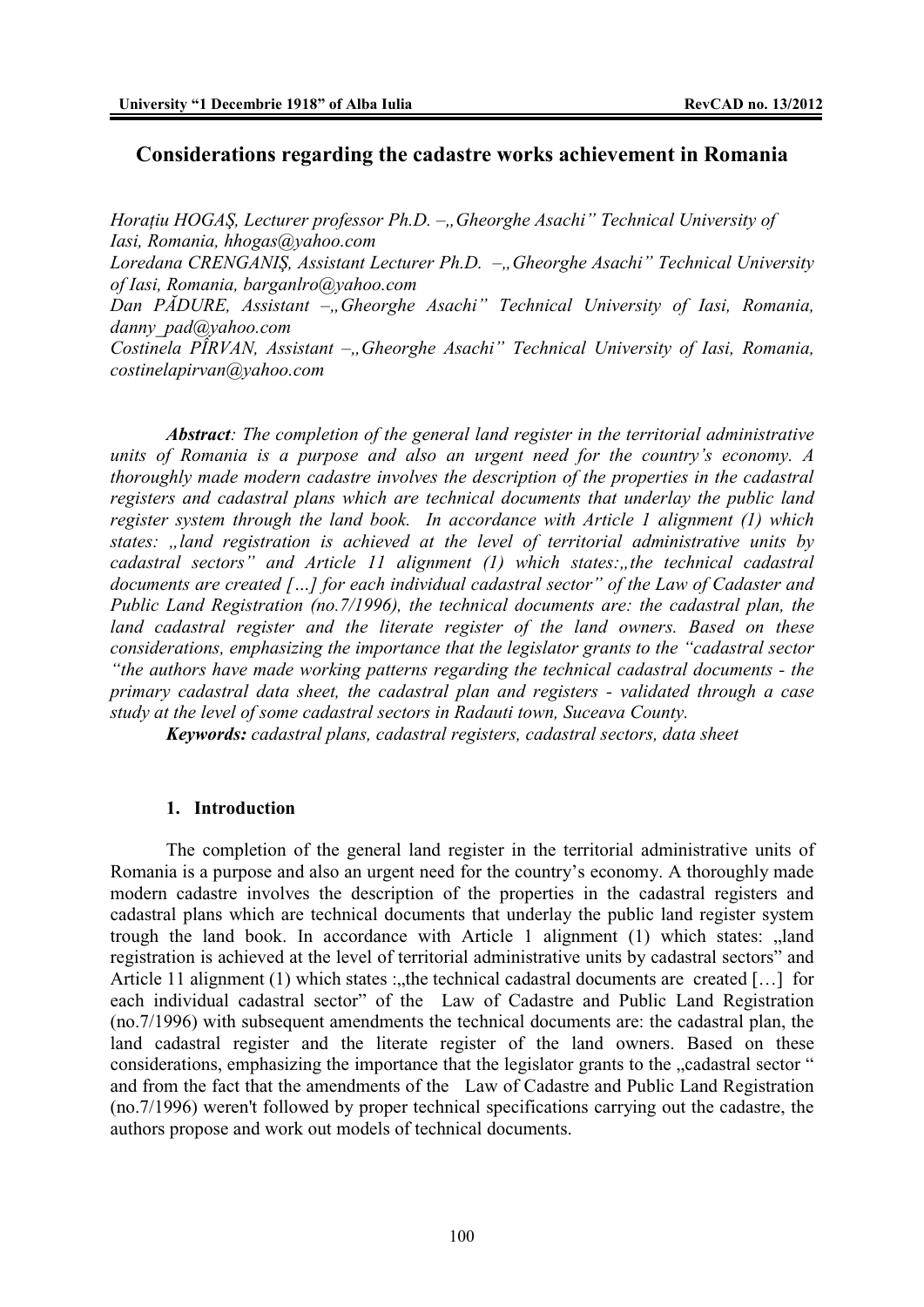## **2. Example of achieving the technical cadastral documents**

 Tabular models were designed for the land cadastral register and the literate register of the land owners**.** The land cadastral register was designed in such manner to contain all the cadastral elements making a complete and modern cadastral system and equally conceived, to represent the technical basis for making cadastral land books. The literate register of the land owners has been structured to provide the opportunity to easily identify properties and their cadastral characteristics having as a starting point the ownerships title.

 The base element making the connections between the two technical documents mentioned above, and also between those, the cadastral plan and the records inside the land book is the cadastral number. The model of the cadastral plan was designed to be built on standardized formats (A2, A1, A0), so that the graphical representation of land sectors to be made, if possible on one sheet, thus facilitating the work with such graphic documents**.** The authors consider that drawing up plans on geodetical trapezes while achieving the cadastral technical documents at the cadastral sector level, would lead to an increased number of plan sheets, each with a small graphic content.

The model of the cadastral plan includes elements of mandatory content regarding cadastral sector limits, land, parcels, permanent buildings, identifiers, parcel type symbols, toponymy elements, etc. The cadastral plan also contains information regarding: name, plan scale, territorial administrative unit and the area therein, cadastral sector number, cadastral land numbers, commission members designated for the development, verification and acceptance of the cadastral documents, name of the technical staff who participated in measurements, drafted and checked the cadastral plan, sheets layout scheme, all the information being structured outside the plot spreadsheet itself.

For a better organization of field work, a systematization of graphical and alphanumeric data at the level of each property as the main source of information, necessary to achieve the cadastral database, the authors developed a model document, called generic, "Primary cadastral data sheet". This document contains, at the level of each individual property, cadastral data and information collected in phase measurements (address, property sketch, parcel type, destinations and construction features of buildings, etc.), undertaking interviews with owners of real estate (name and the address of the owners, type of deeds), from the offices and regional offices of land management (cadastral identifiers, owner name, if applicable, etc.) and from the specialized municipality services.

In order to illustrate and validate the technical cadastral documents, the authors picked for the case study a cadastral sector from the urban area in Radauti town, Suceava County. Thus, Fig. 1 shows the "Primary cadastral data sheet" for the property with the cadastral number from the cadastral sector number 36.

 The land cadastral register and the literate register of the land owners that make the case study are presented in Fig.2, respectively Fig.3.

The Cadastral plan was drawn to scale 1: 500 on a single drawing sheet (A1 format) (fig. 4) as required for municipal urban areas.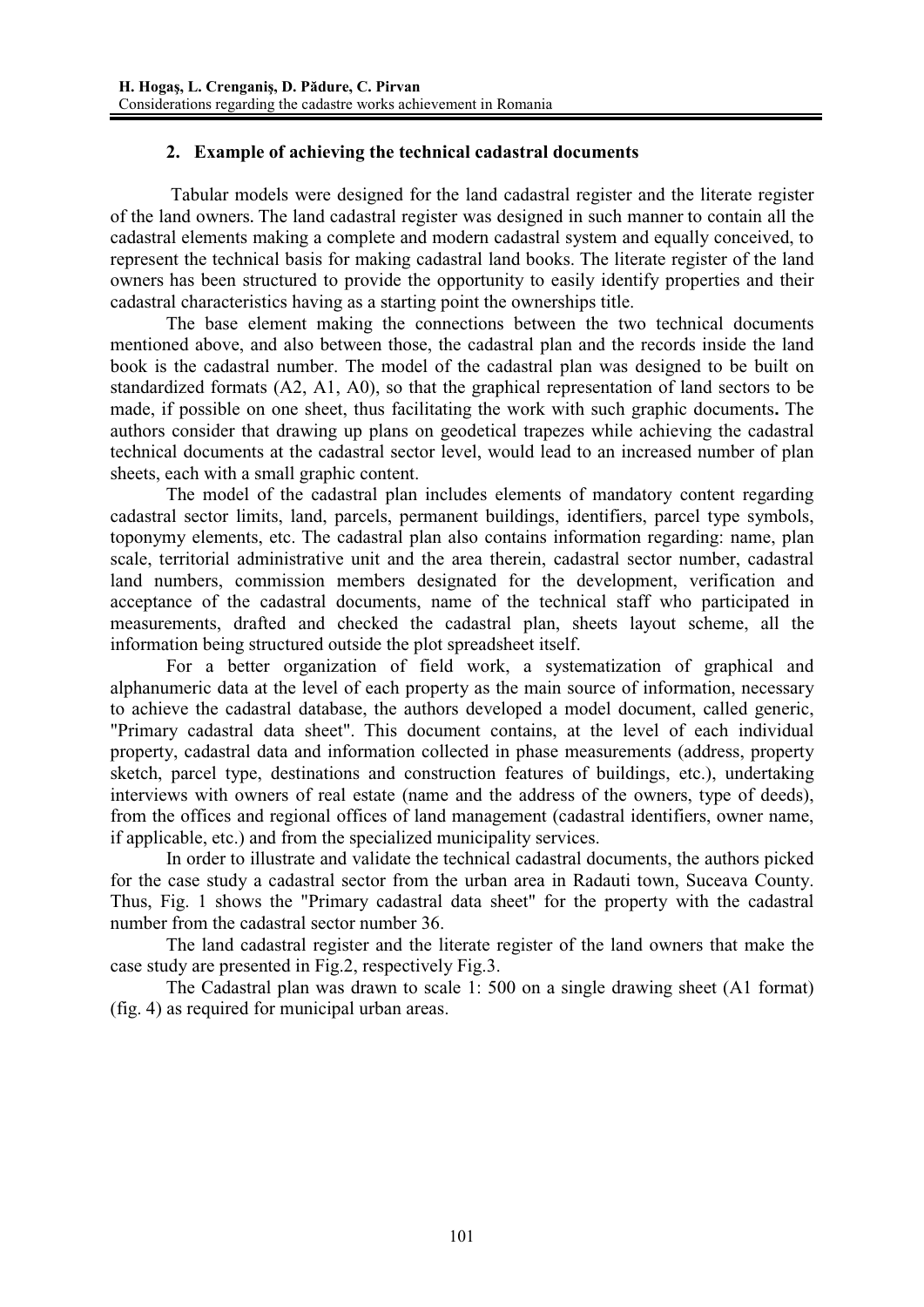

Fig.1 – "Primary cadastral data sheet"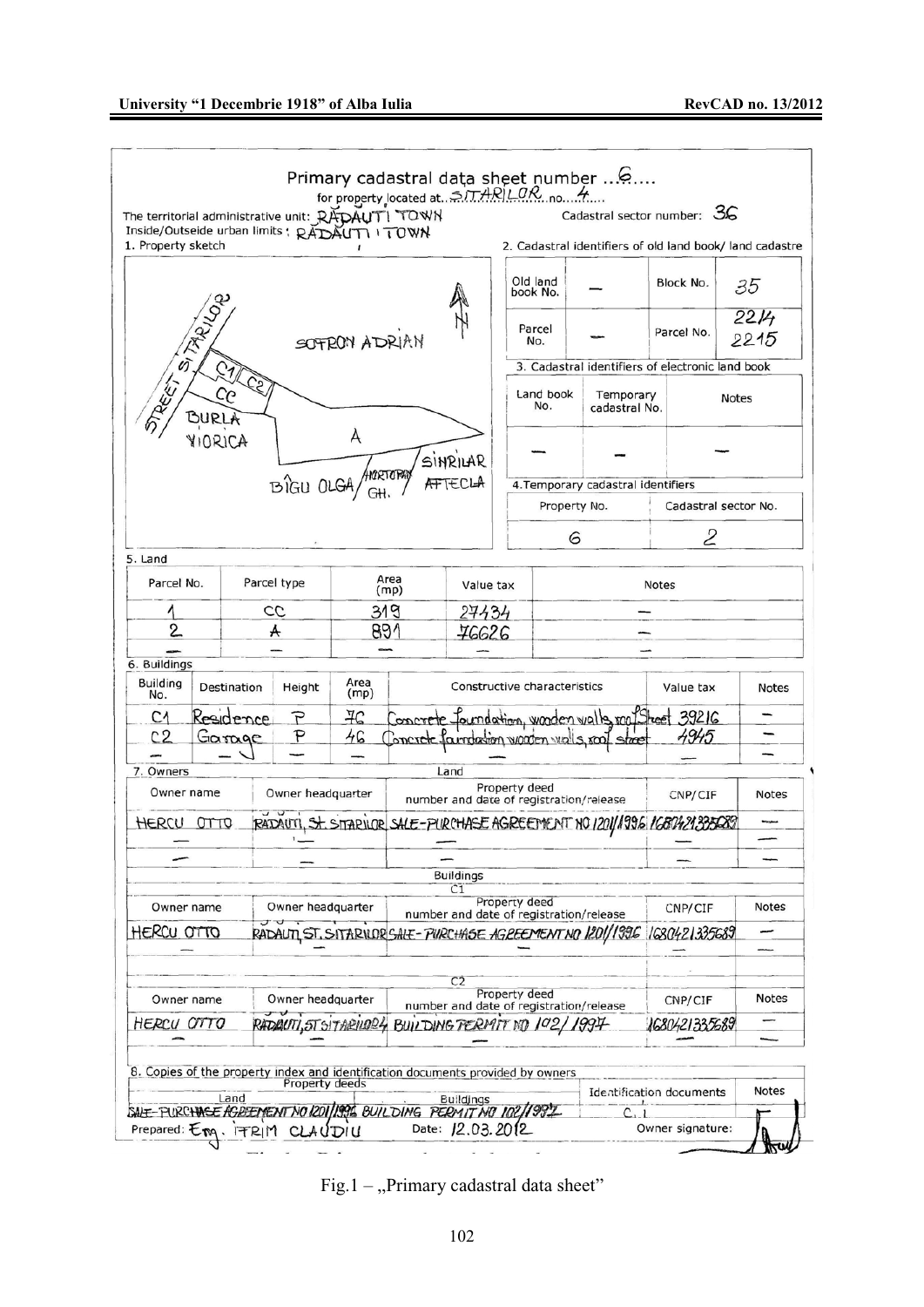|   | Nashing                                |    |                       |                         |     |   |                                                  |   |      |                                   |                                                       |      |                        |                                                                                        |     |                                                |       |                                                                                                                         |              |                                                                                                                |              |                                               |       |                                              |    |                                             |   |                                                                                                                                                                                                                                                                                                                                                                                                                                                               |       |                                                                                                                                    |      |                                                     |   |    |                                                   |   |                                                                                                                                                                                                                                                    |
|---|----------------------------------------|----|-----------------------|-------------------------|-----|---|--------------------------------------------------|---|------|-----------------------------------|-------------------------------------------------------|------|------------------------|----------------------------------------------------------------------------------------|-----|------------------------------------------------|-------|-------------------------------------------------------------------------------------------------------------------------|--------------|----------------------------------------------------------------------------------------------------------------|--------------|-----------------------------------------------|-------|----------------------------------------------|----|---------------------------------------------|---|---------------------------------------------------------------------------------------------------------------------------------------------------------------------------------------------------------------------------------------------------------------------------------------------------------------------------------------------------------------------------------------------------------------------------------------------------------------|-------|------------------------------------------------------------------------------------------------------------------------------------|------|-----------------------------------------------------|---|----|---------------------------------------------------|---|----------------------------------------------------------------------------------------------------------------------------------------------------------------------------------------------------------------------------------------------------|
|   | Tanksan da gina                        |    | į                     |                         |     |   | i<br>Budane                                      |   |      |                                   | i                                                     |      |                        | į                                                                                      |     | į                                              |       | į                                                                                                                       |              | i<br>Basance i                                                                                                 |              | Ī                                             |       | į                                            |    | į                                           |   | Ī                                                                                                                                                                                                                                                                                                                                                                                                                                                             |       | į                                                                                                                                  |      | į                                                   |   |    | į                                                 |   | į                                                                                                                                                                                                                                                  |
|   | <b>Taisman</b><br>į                    |    |                       |                         |     |   |                                                  |   |      |                                   |                                                       |      |                        |                                                                                        |     |                                                |       |                                                                                                                         |              |                                                                                                                |              |                                               |       |                                              |    |                                             |   |                                                                                                                                                                                                                                                                                                                                                                                                                                                               |       |                                                                                                                                    |      |                                                     |   |    |                                                   |   |                                                                                                                                                                                                                                                    |
|   | <b>Contract</b><br>İ                   | H. | đ                     | đ                       |     | 레 | đ                                                |   |      | ď                                 | đ<br>ł                                                |      | ď                      | đ                                                                                      |     | ł                                              |       |                                                                                                                         |              | ď<br>đ                                                                                                         |              | ï                                             |       | ï                                            |    | ï                                           |   | ï                                                                                                                                                                                                                                                                                                                                                                                                                                                             |       | ï                                                                                                                                  |      | đ<br>ď                                              | đ |    | d                                                 |   | ď<br>$\vec{a}$                                                                                                                                                                                                                                     |
| j | annual exclusion<br><b>Bagman</b><br>ī | š  | В                     | ŧ                       | ă   | B | š                                                |   | 3    | B                                 | ø                                                     | ä    | B                      | à,                                                                                     | H   |                                                |       |                                                                                                                         |              | a                                                                                                              | 81           |                                               |       | ï                                            |    | ä                                           |   | ä                                                                                                                                                                                                                                                                                                                                                                                                                                                             |       | ï                                                                                                                                  |      | g<br>ă,                                             | g | :: | ×                                                 | 픠 | ŧ<br>ä                                                                                                                                                                                                                                             |
|   | ł                                      | ö. | ö                     | ő                       |     |   | ď                                                |   |      | ū                                 | ö                                                     |      | ő                      | ö                                                                                      |     |                                                |       |                                                                                                                         |              | ö<br>ö.                                                                                                        |              |                                               |       |                                              |    |                                             |   |                                                                                                                                                                                                                                                                                                                                                                                                                                                               |       |                                                                                                                                    |      | a a                                                 | ö |    | ö                                                 |   | ö<br>ö                                                                                                                                                                                                                                             |
|   | i<br>I                                 |    |                       |                         |     |   |                                                  |   |      |                                   |                                                       |      |                        |                                                                                        |     |                                                |       |                                                                                                                         |              |                                                                                                                |              |                                               |       |                                              |    |                                             |   |                                                                                                                                                                                                                                                                                                                                                                                                                                                               |       |                                                                                                                                    |      |                                                     |   |    |                                                   |   |                                                                                                                                                                                                                                                    |
|   | <b>Ingenieurs</b>                      |    | a a                   |                         | ň   | å | Ė                                                | g | E    | g                                 | ĭ<br>H                                                | ă    | å,                     | ş                                                                                      | ă   | Ā                                              | B     | Ë                                                                                                                       | E            | Ë<br>Ħ                                                                                                         | <b>SIEIE</b> | Å                                             | Å     | ş                                            | ę  | ł                                           | Å | ä                                                                                                                                                                                                                                                                                                                                                                                                                                                             | Ä     | H                                                                                                                                  | ă    | ę                                                   |   | 9  | å                                                 | 븱 | ŧ<br>Î                                                                                                                                                                                                                                             |
| į | İ                                      | H  | ٠                     |                         |     | H | ł                                                | d |      | X                                 | ą<br>d                                                |      | B                      | đ                                                                                      |     | ą                                              |       | ă                                                                                                                       |              | U,<br>٩                                                                                                        |              | ą                                             |       | d                                            |    | d                                           |   | đ                                                                                                                                                                                                                                                                                                                                                                                                                                                             |       | đ                                                                                                                                  |      | H                                                   |   |    | H                                                 |   | X<br>ń                                                                                                                                                                                                                                             |
|   | <b>Building</b>                        |    | n                     |                         |     |   | ä                                                | ń |      |                                   | H<br>ń                                                |      |                        | n                                                                                      |     | ä                                              |       |                                                                                                                         |              | þ                                                                                                              |              | ä                                             |       |                                              |    | h                                           |   | ä                                                                                                                                                                                                                                                                                                                                                                                                                                                             |       | ä                                                                                                                                  |      | H                                                   |   |    |                                                   |   | ł                                                                                                                                                                                                                                                  |
|   |                                        |    | Ř                     |                         | ň   |   | ş                                                |   | x    |                                   | ň                                                     | ň    |                        | å                                                                                      | å   | ä                                              | ā     | B                                                                                                                       | Ë            | å                                                                                                              | H            | Å                                             | Å     | ŝ                                            | g, | Å                                           | å | ä                                                                                                                                                                                                                                                                                                                                                                                                                                                             | ä     | î                                                                                                                                  | å    | ş                                                   |   | 6  | å                                                 | 븱 | Î                                                                                                                                                                                                                                                  |
|   | Colorado<br>Tecnología                 |    | Ŀ                     |                         |     |   | Ŀ                                                |   |      |                                   | Ŀ                                                     |      |                        | È                                                                                      |     | i                                              |       | i                                                                                                                       |              | È                                                                                                              |              | Ŀ                                             |       | Ŀ                                            |    | E                                           |   | ŧ                                                                                                                                                                                                                                                                                                                                                                                                                                                             |       | Ŀ                                                                                                                                  |      | Ŀ                                                   |   |    | È                                                 |   | È                                                                                                                                                                                                                                                  |
|   | Ned to delivery                        |    | <b>CARD CARD</b>      |                         |     |   | <b>CALLED A</b>                                  |   |      |                                   | <b>CALL CARD</b>                                      |      |                        | <b>CALCULUM</b>                                                                        |     | <b>CALCULUM</b>                                |       | <b>CARD CORPORA</b>                                                                                                     |              | <b>CALCULUS</b>                                                                                                |              | <b>CALL CARDS</b>                             |       | <b>CAN DESCRIPTION</b>                       |    | <b>CALL CARD</b>                            |   | 2012/02/22 23:25                                                                                                                                                                                                                                                                                                                                                                                                                                              |       | <b>MARKASHAR</b>                                                                                                                   |      | <b>REPORT AND</b>                                   |   |    | <b>CALCULUM</b>                                   |   | <b>CALCULUS</b>                                                                                                                                                                                                                                    |
|   | And the group of high                  |    | This department       | 180311807               |     |   | This dependent<br>1930/0000                      |   |      |                                   | This degree internal<br>Constant of the constant      |      |                        | This dependents.<br>Statistics                                                         |     | This department.<br>Listensore                 |       | The Agreement<br>Statistics                                                                                             |              |                                                                                                                |              | The Agreement                                 |       | The Appendixes<br>The Change of              |    | The Appearance<br>Company of Alberta        |   | This dependent.<br>The contract                                                                                                                                                                                                                                                                                                                                                                                                                               |       | This department<br><b>BERRIER</b>                                                                                                  |      | This dependence.<br>Constitution                    |   |    | The Agreement<br>Stranger                         |   | This depressions on<br>1933-1933                                                                                                                                                                                                                   |
|   | Denisia in their property              |    | STR. PERMIT NR. 2     | MEN RADACT, AND HIGHWAY |     |   | ata filmoni est.<br>Mercania                     |   |      | are, versees well, such each area | <b>TELECTION</b>                                      |      |                        | $\begin{array}{ll} \text{176, V2 T0012, 85.4} \\ \text{18.84, 6.15, 6.17} \end{array}$ |     | eta, aspertiniara,<br>Ministrativa, as externa |       | $\begin{array}{ll} \text{IN}.\text{REVDEUCI}, \text{INA}, \\ \text{SUCI}, \text{RDEACTI}, \text{NEBUCEIVA} \end{array}$ |              | $\frac{1}{2}$ and $\frac{1}{2}$ and $\frac{1}{2}$ and $\frac{1}{2}$ are assessed as a section of $\frac{1}{2}$ |              | MUST RADAUT, JUD SUCCESS                      |       | MUNICIPALITY, NEW SERVICE                    |    | MUN. RADAUTI, SUD SUCCAVA                   |   | MUN. RADAUTI, JUD JUDEAVA                                                                                                                                                                                                                                                                                                                                                                                                                                     |       | $\begin{array}{ll} \text{argmax} & \text{argmax} \\ \text{argmax} & \text{argmax} \\ \text{argmax} & \text{argmax} \\ \end{array}$ |      | <b>MONTH AND BUCKERS</b><br><b>TRUSHING</b><br>Nuw. |   |    | MEN RADAUT, NED BEEAVA<br>are, and contract well. |   | $\begin{array}{ll} \text{1.76, 1.02, 1.02, 1.03, 1.1,} \\ \text{1.86, 1.02, 1.02, 1.03, 1.03, 1.04, 1.05, 1.06, 1.07, 1.07, 1.07, 1.07, 1.07, 1.07, 1.07, 1.07, 1.07, 1.07, 1.07, 1.07, 1.07, 1.07, 1.07, 1.07, 1.07, 1.07, 1.07, 1.07, 1.07, 1.0$ |
|   | Codinaces<br>i<br>J                    |    | 1222233               |                         |     |   | :::::::::::::                                    |   |      |                                   | 12011213021                                           |      |                        | <b>MARKETSHIP</b>                                                                      |     | ×                                              |       |                                                                                                                         |              | 18533338                                                                                                       |              | <b>ERRETAGE</b>                               |       | 17000000000                                  |    | ä                                           |   | $\begin{array}{ll} \hbox{nonmin} \\\hbox{nonmin} \\\hbox{nonmin} \\\hbox{nonmin} \\\hbox{nonmin} \\\hbox{nonmin} \\\hbox{nonmin} \\\hbox{nonmin} \\\hbox{nonmin} \\\hbox{nonmin} \\\hbox{nonmin} \\\hbox{nonmin} \\\hbox{nonmin} \\\hbox{nonmin} \\\hbox{nonmin} \\\hbox{nonmin} \\\hbox{nonmin} \\\hbox{nonmin} \\\hbox{nonmin} \\\hbox{nonmin} \\\hbox{nonmin} \\\hbox{nonmin} \\\hbox{nonmin} \\\hbox{nonmin} \\\hbox{nonmin} \\\hbox{nonmin} \\\hbox{non$ |       | <b>DEN EERSTER</b><br>1206323242                                                                                                   |      | <b>CONTROLLER</b>                                   |   |    | 1807123183                                        |   | <b>EDITOR DESCRIPTION</b>                                                                                                                                                                                                                          |
|   | <b>There is Denomine proprietion</b>   |    | <b>MARK SHARRS</b>    |                         |     |   | MORDER THREE                                     |   |      |                                   | <b>TARTISTING</b>                                     |      |                        | <b>MISSISSIPPER</b>                                                                    |     | <b>CONTRACTOR</b>                              |       | MUNICIPAL RADIATI                                                                                                       |              | <b>XEXCU DITID</b>                                                                                             |              | <b>DOMESTICS</b>                              |       | <b>BURGANISHES</b>                           |    | PARDNEL NOUA WYSERA                         |   | AMARGEDEE DESAIL<br>AMARITELISM                                                                                                                                                                                                                                                                                                                                                                                                                               |       | маклинстатия и<br>AMARITIE RADIO                                                                                                   |      | MARKET DE TAYLAN<br>AMARITE RADY                    |   |    | <b>BIRD BEENA</b>                                 |   | <b>SERIE DESIGN</b>                                                                                                                                                                                                                                |
|   | Advertised Distances in Install        |    | arm. rearrives, while | MER RADALT, AND JUSTAWA |     |   | MUS RADAUT, JUD. JUDEAVA<br>arm, married, was 4. |   |      |                                   | anti vermonen, von 4, samt klassieren.<br>Den sterken |      | and the research was a | MER KABATI KEL HERAYA                                                                  |     | NEW RADIAT, 2021, 2022 AVE<br>ann.visitemes.   |       | MUS RABACT, JUD. JUDEAVA<br><b>ITAL PORCHODICATION</b>                                                                  |              | NUX RADALTI, ND. HIGHAYA<br>ти, накина, каз                                                                    |              | NEW KARAFTI, 200, 2008-201<br>ant. an annuar. |       | <b>WASHINGTON AND A</b><br>are, arriagement, |    | MER RADWIT NO. HIGHAWA<br>ant. arrangement. |   | MINERAL PROPERTY AND INCOME.<br>ant, an ancon.                                                                                                                                                                                                                                                                                                                                                                                                                |       | <b>WERE REMEDIATED</b><br>THE READERS.                                                                                             |      | MER RADIETY AND JUSTICE<br><b>TIRL SIT ARTICLE</b>  |   |    | MERCEDARY NEWSFILM<br>118.10011330(38.3)          |   | MUN RADAUT, SED. SUBATA<br>вти, включи мод ми. н.,                                                                                                                                                                                                 |
|   | <b>There</b> were the<br><b>Books</b>  |    | ï                     |                         |     |   | ł                                                |   |      |                                   | ¥                                                     |      |                        | ×                                                                                      |     | ï                                              |       |                                                                                                                         |              | ×                                                                                                              |              |                                               |       |                                              |    | ï                                           |   | ł                                                                                                                                                                                                                                                                                                                                                                                                                                                             |       | ï                                                                                                                                  |      | ï                                                   |   |    |                                                   |   |                                                                                                                                                                                                                                                    |
|   | H<br>Ī                                 |    | E                     |                         | mus |   | Ê                                                |   | mmar |                                   | I,                                                    | mina |                        | Ľ                                                                                      | mma | t                                              | TETAL | H                                                                                                                       | <b>First</b> | Ĥ                                                                                                              | <b>H</b>     | H                                             | terna | Ĥ                                            | i  | ň                                           | i | H                                                                                                                                                                                                                                                                                                                                                                                                                                                             | THEFT | i                                                                                                                                  | mark | ä                                                   |   | i  | Ä                                                 | Ĭ | ă                                                                                                                                                                                                                                                  |
|   | é ő                                    |    | ä                     |                         |     |   | H                                                |   |      |                                   | n                                                     |      |                        | ų                                                                                      |     | n                                              |       | a                                                                                                                       |              | Ŷ.                                                                                                             |              | H                                             |       | ä                                            |    | Ŕ                                           |   | ä                                                                                                                                                                                                                                                                                                                                                                                                                                                             |       | u                                                                                                                                  |      | n                                                   |   |    | ×                                                 |   | n                                                                                                                                                                                                                                                  |

Location : Radăuți Town<br>Cadastral sector number: 36

County : Suceava<br>The teritorial administrativeunit: Radauți<br>Siruta code: 146628<br>Inside/Outseide urban limits code: 2

Fig. 2 – The land cadastral register for cadastral sector number 36

Date:18.03.2012

Certified: ing. Manole George

Elaborated: ing. Ifrim Claudiu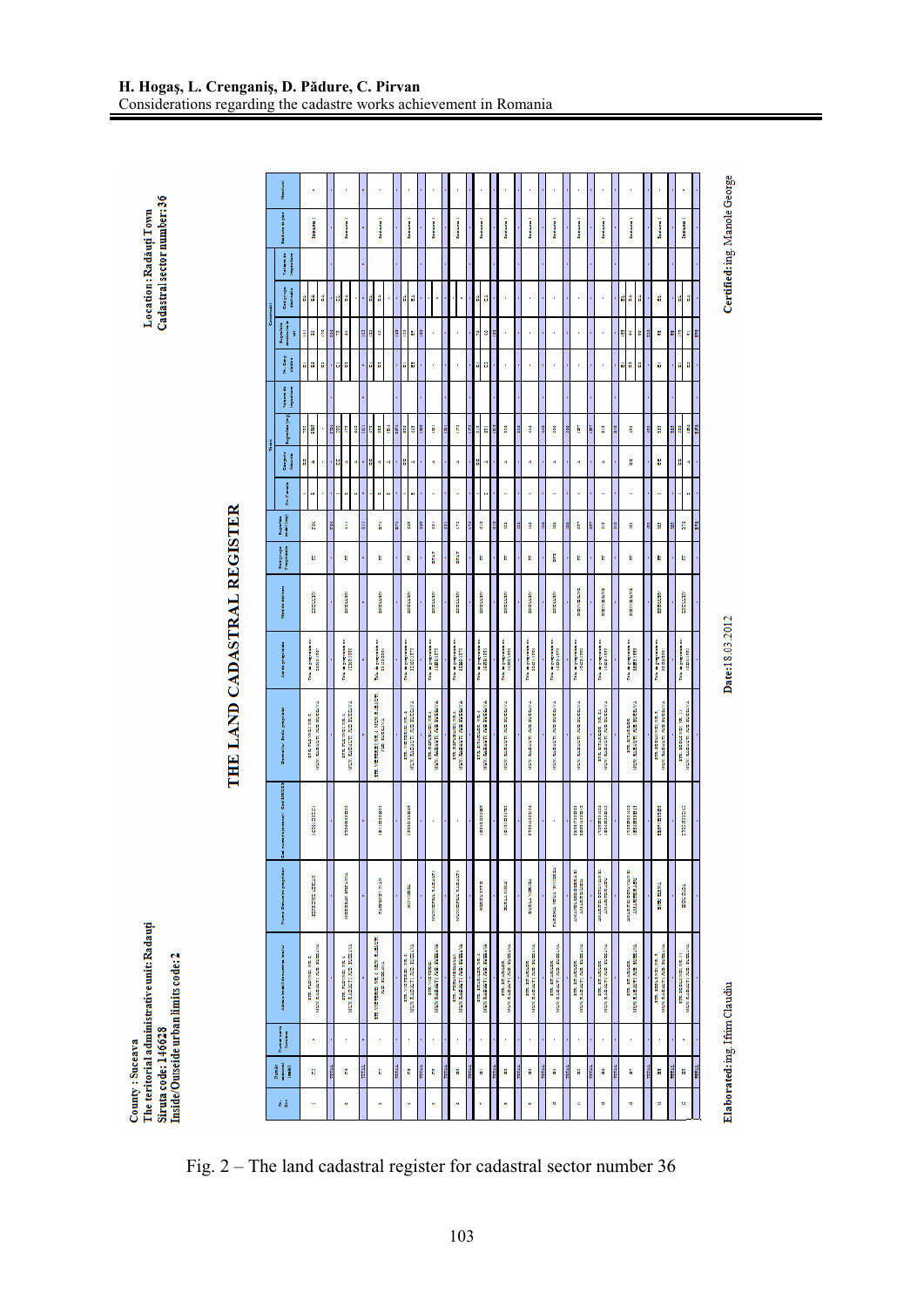County: Suceava<br>The teritorial administrative unit: Radauți<br>Siruta code:146628<br>Inside/Outseide urban limits code:2

# THE LITERATE REGISTER OF LAND OWNERS

| g.           | Owner name                | identification<br>Personal<br>number | Property address                                     | cadastral<br>number<br>Land | Land book<br>number | Ownership<br><b>Type of</b> | the LAND CADASTRAI<br>Position and page of<br>REGISTER | <b>Notes</b>                           |
|--------------|---------------------------|--------------------------------------|------------------------------------------------------|-----------------------------|---------------------|-----------------------------|--------------------------------------------------------|----------------------------------------|
|              | AMANOLESEI DEBRA          | 26408173323                          | MUN. RADAUTI, JUD. SUCEAVA                           | 865                         |                     | 눕                           | poz.11/pag.1                                           | JOIN POSSESSION WITH AMARITEI LIDIA    |
| N            | <b>AMARITEI LIDIA</b>     | 260091433231                         | MUN. RADAUTI, JUD. SUCEAVA                           | 885                         |                     | ٣,                          | poz.11/pag.1                                           | IOIN POSSESSION WITH AM ANOLESE DEBRA  |
| m            | AMARITEI OCTAVIAN         | 1740929331456                        | STR. SITARILOR, NR. 2A, MUN. RADAUTI, JUD. SUCEAVA   | 886                         |                     | ä,                          | poz.12/pag.1                                           | JOIN POSSESSION WITH AMARITEI RADU     |
| Ħ            | AMARITEI OCTAVIAN         | 1740929331456                        | STR. SITARILOR, NR. 2A, MUN. RADAUTI, JUD. SUCEAVA   | 387                         |                     | ä,                          | poz.13/pag.1                                           | JOIN POSSESSION WITH AMARITEI RADU     |
| in,          | AMARITEI RADU             | 1800430338545                        | STR. SITARILOR, NR. 2A, MUN. RADAUTI, JUD. SUCEAVA   | 886                         |                     | 눝                           | poz.12/pag.1                                           | JOIN POSSESSION WITH AMARITEI OCTAVIAN |
| Ø            | AMARITEI RADU             | 180043033854                         | STR. SITARILOR, NR. 2A, MUN. RADAUTI, JUD. SUCEAVA   | 387                         |                     | 눈                           | poz.13/pag.1                                           | JOIN POSSESSION WITH AMARITEI OCTAVIAN |
| b            | <b>BIGU ELENA</b>         | 286071233265                         | STR. SCOLII NOI, NR. 9, MUN. RADAUTI, JUD. SUCEAVA   | 888                         |                     | 눈                           | poz.14/pag.2                                           |                                        |
| 89           | BIGUOLGA                  | 2790519332145                        | STR. SODLII NOI, NR. 11, MUN. RADAUTI, JUD. SUCEAVA  | 88                          |                     | 눈                           | poz.15/pag.2                                           |                                        |
| Ø,           | BURLA MIHAI               | 162101233478                         | MUN. RADAUTI, JUD. SUCEAVA                           | 읿                           |                     | 눈                           | poz.8/pag.1                                            |                                        |
| å            | <b>BURLA VIORICA</b>      | 2790314332156                        | MUN. RADAUTI, JUD. SUCEAVA                           | 883                         |                     | ä,                          | poz.9/pag.1                                            |                                        |
| Ħ            | <b>CRETU STEFAN</b>       | 165111033128                         | STR. PORUMBELULUI, NR. 3, MUN. RADAUTI, JUD. SUCEAVA | 268                         |                     | ä,                          | poz.23/pag.2                                           |                                        |
| ą            | <b>HERCU OTTO</b>         | 1680421335689                        | STR, SITARILOR, NR. 4, MUN. RADAUTI, JUD. SUCEAVA    | 581                         |                     | 눕                           | poz.7/pag.1                                            |                                        |
| g            | <b>HIJ VIOREL</b>         | 1590321336369                        | STR, VICTORIEI, NR, 4, MUN. RADAUTI, JUD. SUCEAVA    | 878                         |                     | 눕                           | poz.4/pag.1                                            |                                        |
| Å            | HORTOPAN GRIGORE          | 1580113332485                        | STR. SCOLII NOI, NR. 15, MUN. RADAUTI, JUD. SUCEAVA  | 5                           |                     | 눈                           | poz.17/pag.2                                           |                                        |
| å            | MANOLACHE MARIA           | 2620421332363                        | STR. SCOLII NOI, NR. 21, MUN. RADAUTI, JUD. SUCEAVA  | 268                         |                     | 눈                           | poz.20/pag.2                                           |                                        |
| g            | MOROSAN STEFANIA          | 278060433225                         | STR. PLEVNEI, NR. 4, MUN. RADAUTI, JUD. SUCEAVA      | 876                         |                     | 눈                           | poz.2/pag.1                                            |                                        |
| ā            | MUNICIPIUL RADAUTI        |                                      | STR. REPUBLICII, NR.4, MUN. RADAUTI, JUD. SUCEAVA    | 6/8                         |                     | <b>LVdO</b>                 | poz.5/pag.1                                            |                                        |
| å            | MUNICIPIUL RADAUTI        |                                      | STR. REPUBLICII, NR.4, MUN. RADAUTI, JUD. SUCEAVA    | 80                          |                     | <b>LVdO</b>                 | poz.6/pag.1                                            |                                        |
| g            | MUNICIPIUL RADAUTI        |                                      | STR. REPUBLICII, NR. 4, MUN. RADAUTI, JUD. SUEAVA    | 888                         |                     | <b>DPAT</b>                 | poz.24/pag.2                                           |                                        |
| 20           | PARFENOV IVAN             | 180112533665                         | STR. VICTORIEI, NR. 4, MUN. RADAUTI, JUD. SUCEAVA    | 22                          |                     | 뉪                           | poz.3/pag.1                                            |                                        |
| Ę,           | PAROHIA NOUA "INVIEREA"   |                                      | MUN. RADAUTI, JUD. SUCEAVA                           | 33                          |                     | š                           | poz.10/pag.1                                           |                                        |
| R            | POPESCUTIBERIU            | 171081633643                         | STR. SCOLII NOI, NR. 27, MUN. RADAUTI, JUD. SUCEAVA  | ŝ.                          |                     | 눈                           | poz.26/pag.2                                           |                                        |
| $\mathbb{R}$ | <b>SINDRILARU AFTECLA</b> | 2690821337496                        | STR. SCOLII NOI, NR. 17, MUN. RADAUTI, JUD. SUCEAVA  | 392                         |                     | 눝                           | poz.18/pag.2                                           |                                        |
| $\mathbf{z}$ | SOFRONIE ADRIAN           | 1420615332151                        | STR. PLEVNEI, NR. 2, MUN. RADAUTI, JUD. SUCEAVA      | 875                         |                     | ä,                          | poz.1/pag.1                                            |                                        |
| K,           | SOFRONIE CONSTANTIN       | 152062833851                         | STR, PORUMBELULUI, NR. 5, MUN. RADAUTI, JUD. SUCEAVA | 896                         |                     | 눈                           | poz.22/pag.2                                           |                                        |
| 26           | TOFANEL VIORICA           | 239080533128                         | STR. SCOLII NOI, NR. 23, MUN. RADAUTI, JUD. SUCEAVA  | 895                         |                     | 눈                           | poz.21/pag.2                                           |                                        |
| Z            | <b>TRUGIN GRIGORE</b>     | 146121233232                         | STR. SCOLII NOI, NR. 13, MUN. RADAUTI, JUD. SUCEAVA  | 8                           |                     | 눕                           | poz.16/pag.2                                           |                                        |
| 28           | <b>VATAMAN DORIN</b>      | 1840726339543                        | STR. SCOLII NOI, NR. 25, MUN. RADAUTI, JUD. SUCEAVA  | 8                           |                     | 눕                           | poz.25/pag.2                                           |                                        |
| 29           | VISNEC OLGA               | 2741210331234                        | STR. SCOLII NOI, NR. 19, MUN. RADAUTI, JUD. SUCEAVA  | 8                           |                     | 눈                           | poz.19/pag.2                                           |                                        |

Certified: ing. Manole George

Date:18.03.2012

Elaborated: ing. Iftim Claudiu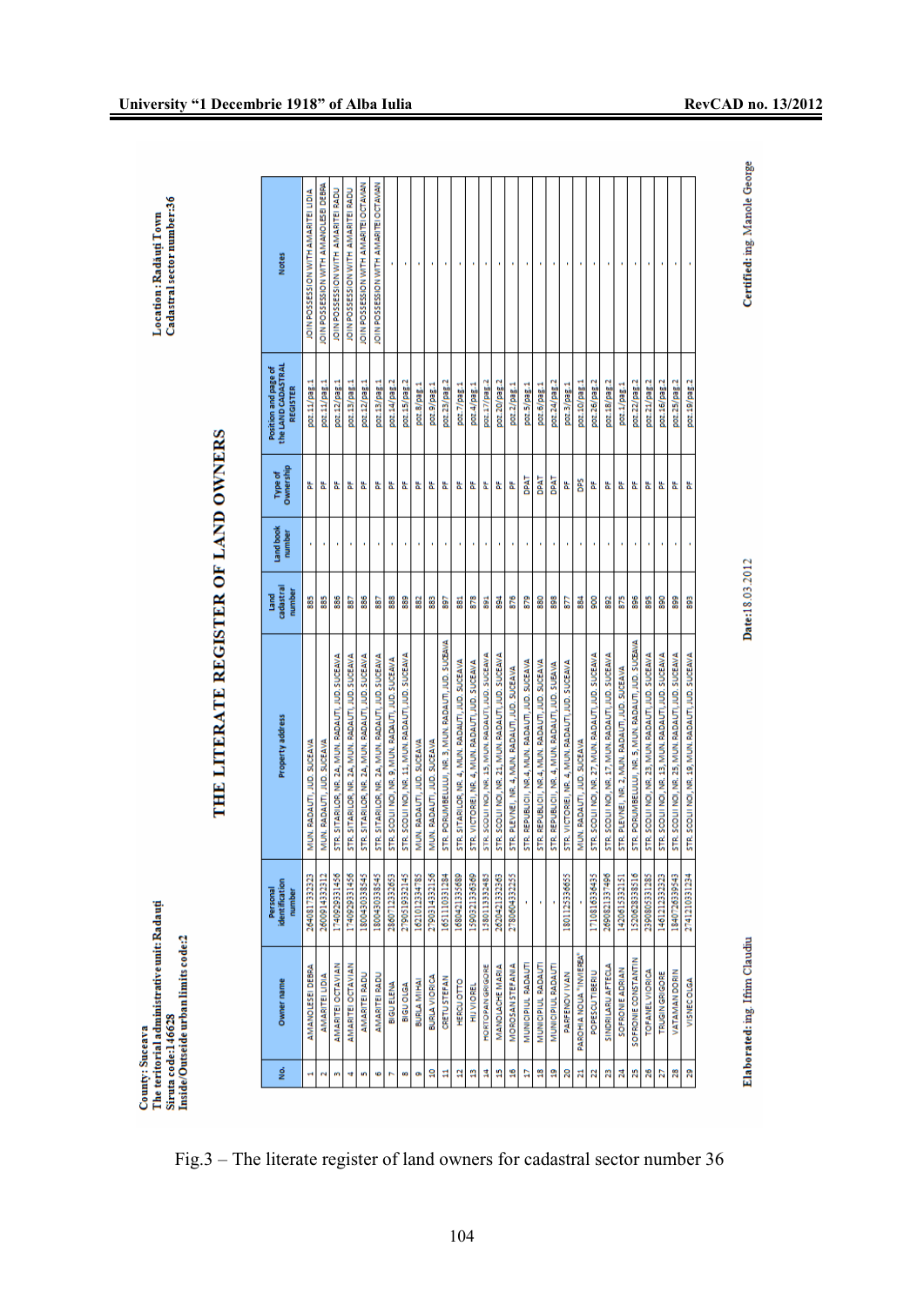

Fig.4 – The cadastral plan for cadastral sector number 36